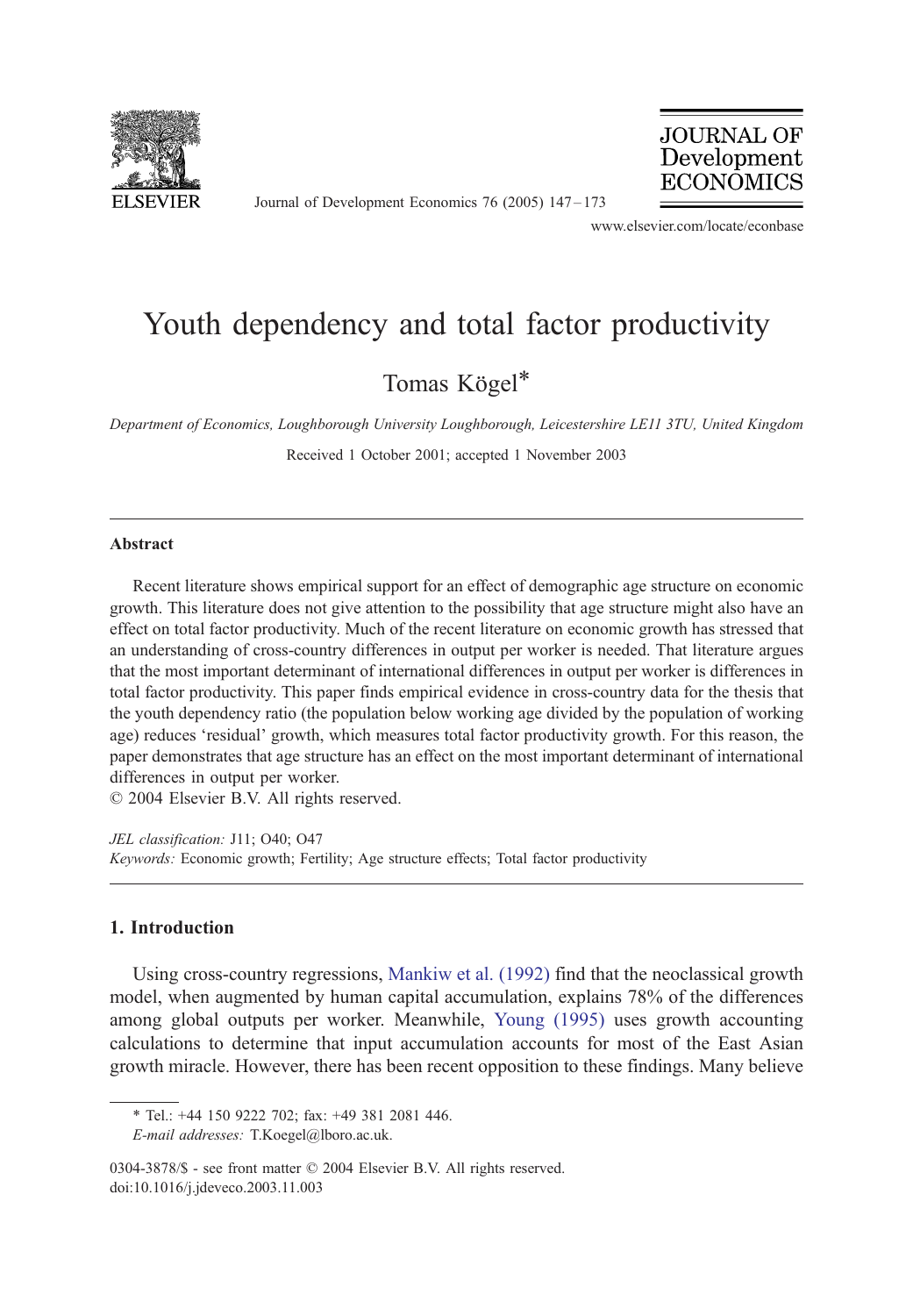that input accumulation cannot explain the majority of cross-country differences of output per worker. In this thesis, the level of the 'residual' and therefore total factor productivity (TFP) must account for the differences. A 'residual' represents the part of international output differences that input cannot explain.<sup>1</sup>

[Prescott \(1998\)](#page--1-0) calibrates variants of the neoclassical growth model and shows that no form of capital (physical, human, or intangible) can account for most income differences within the world economy. He concludes that TFP must account for these differences and argues the need for further theorizing on this phenomenon. [Hall and Jones \(1999\)](#page--1-0) and [Klenow and Rodriguez-Clare \(1997\)](#page--1-0) both apply recent development accounting methods to global data. Their findings are consistent with Prescott's that differences among the levels of the 'residual' accounts for most of the variation in output per worker by country.

Also consistent with recent literature, [Hendricks \(2002\)](#page--1-0) shows that only a model wherein cross-county income differences are due to differences in TFP can explain the large gains in earnings observed for immigrants in the United States. [Hsieh \(2002\)](#page--1-0) recently questioned Young's theory that factor accumulation accounts for most of the East Asian growth miracle ([Young, 1995\)](#page--1-0). Hsieh argues that national account statistics (which Young uses) lead to substantial underestimation of TFP growth for East Asia countries, particularly for Singapore. Hsieh instead uses factor prices and finds a much larger contribution of TFP growth to East Asian growth. $2$ 

A demographic transition accompanied economic growth in East Asia. Following World War II, diffusion of international advances in health care enabled a rise in Asian health standards, including a dramatic reduction in infant mortality ([Bloom and](#page--1-0) Williamson, 1998). A time difference between the reduction in infant mortality and an associated reduction in fertility meant that the age structure of the population underwent a transition. Until the mid-1960s, the growth rate of the total population exceeded the growth rate of the population of working age. Since the mid-1970s, the growth rate of the total population was lower than the growth rate of the working age population (Bloom and Williamson label this latter phase a 'demographic gift' phase). The 'demographic gift' phase coincides significantly with the rise in economic growth throughout East Asia. [Bloom and Williamson \(1998\)](#page--1-0) and [Bloom et al. \(2001\)](#page--1-0) argue that the 'demographic gift' was a major contributing factor to this East Asian economic growth miracle.

According to this view, the 'demographic gift' leads to opportunities for growth of output per capita for two reasons. First, there is an accounting effect because a rising ratio of the working age population to the total population increases the ratio of 'producers' to consumers' in an economy. Obviously, this contributes positively to growth of output per capita. Second, there might also be 'behavioral' effects on growth of output per worker. Bloom and Williamson stress that, on the one hand, a rising labor force leads to capital dilution, i.e., a reduction of the capital–labor ratio. On the other hand, a rising ratio of the working age population to the total population implies a falling dependency ratio (the population below and above working age divided by the population of working age). In turn, a falling dependency ratio allows the working age population to save a larger

<sup>&</sup>lt;sup>1</sup> For a demonstration within a single country, see [Solow \(1957\).](#page--1-0)<br><sup>2</sup> However, [Young \(1998\)](#page--1-0) defended himself imputing Hsieh's results (in the working paper version of [Hsieh,](#page--1-0) 2002) to computational and methodological shortcomings.